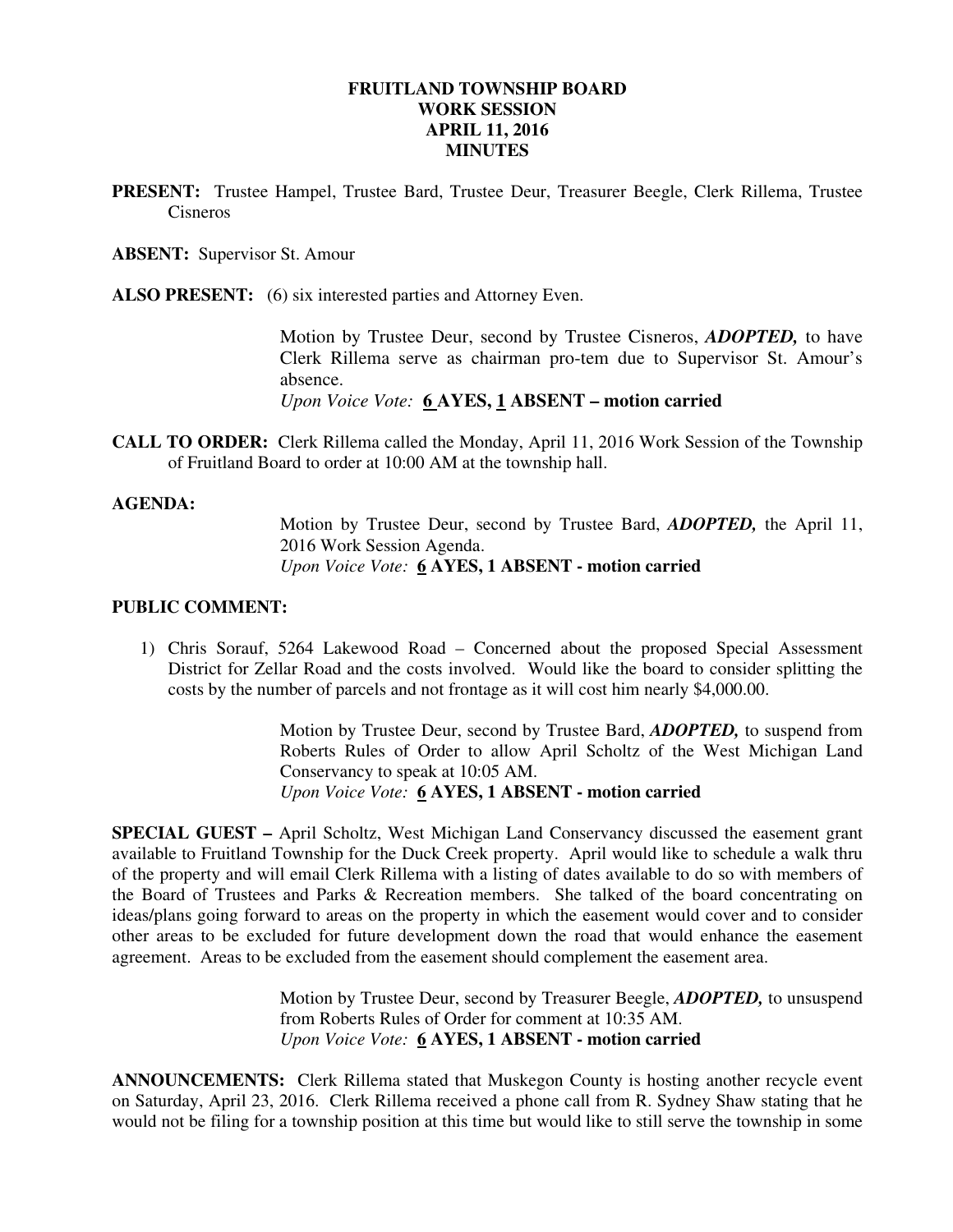## FRUITLAND TOWNSHIP MARCH 14, 2016 WORK SESSION MINUTES

capacity on a committee. The MCRC has sent our postcards to our residents in which berm cleanout will take place.

# **OLD BUSINESS:**

1. Zellar Road SAD – Clerk Rillema stated that if the township board wanted to take a different approach on the calculations for the special assessment district, the process would start over. Discussion amongst the board was to proceed on with the calculation of frontage for Zellar road residents. Attorney Even stated that a second public hearing setting the costs would need to take place at the May regular meeting.

## **NEW BUSINESS:**

- 1. Brining Clerk Rillema stated that she received costs from D&B Brine for 2016 costs and they will remain as 2015 at a cost of \$420.00 per mile. She received the costs from the MCRC which are \$730.60 per mile. A motion will be prepared for the Monday Regular Meeting to contract with D&B Brine again and opt out of the Muskegon County Road Commission brining.
- 2. ZBA & Board of Review Alternates Clerk Rillema stated that their still remains openings for both of these committees. Any interested parties should contact the township hall for consideration.
- 3. Discount Dump Days Clerk Rillema stated that she would suggest that we authorize Discount Dump Days again for the \$5.00 coupon for a one time use for the month of June. The board concurred. A motion will be prepared for the Monday Regular Meeting to authorize this event again.
- 4. Ordinance Enforcement Clerk Rillema stated that not knowing how long Supervisor St. Amour will be out of the office, ordinance enforcement is falling behind. They discussed the information prepared by Clerk Rillema showing who other townships are using and pricing. A motion will be prepared for the Monday Regular Meeting to appoint a candidate to serve as an ordinance enforcer for Fruitland Township and replace Supervisor St. Amour who is currently fulfilling that role.
- 5. Road Projects Clerk Rillema shared the information received by the MCRC for potential 2016 road projects. The chip sealing projects could all be done along with the Wabaningo Road Entrance at Nestrom Road. The township parking lot was also discussed favorably and will be coordinated with the Wabaningo project if approved. A motion will be prepared for the Monday Regular meeting to approve the chip sealing projects, Wabaningo Road entrance paving and paving of the Fruitland Township parking lot.
- 6. White Lake Ambulance Authority Update Attorney Even stated that a motion to dismiss the lawsuit filed by Ms. Dresen against Fruitland Township/Supervisor St. Amour was filed by our insurance carrier legal team. Attorney Even sent a letter to the White Lake Ambulance Authority regarding the deficit dollar request owed by Fruitland Township but no response has been received back.
- 7. Muskegon County Recreation Authority Trustee Deur stated that communication should be forthcoming requesting that each municipality appoint a representative to this committee to discuss potential projects. He is willing to serve in that capacity if so appointed.